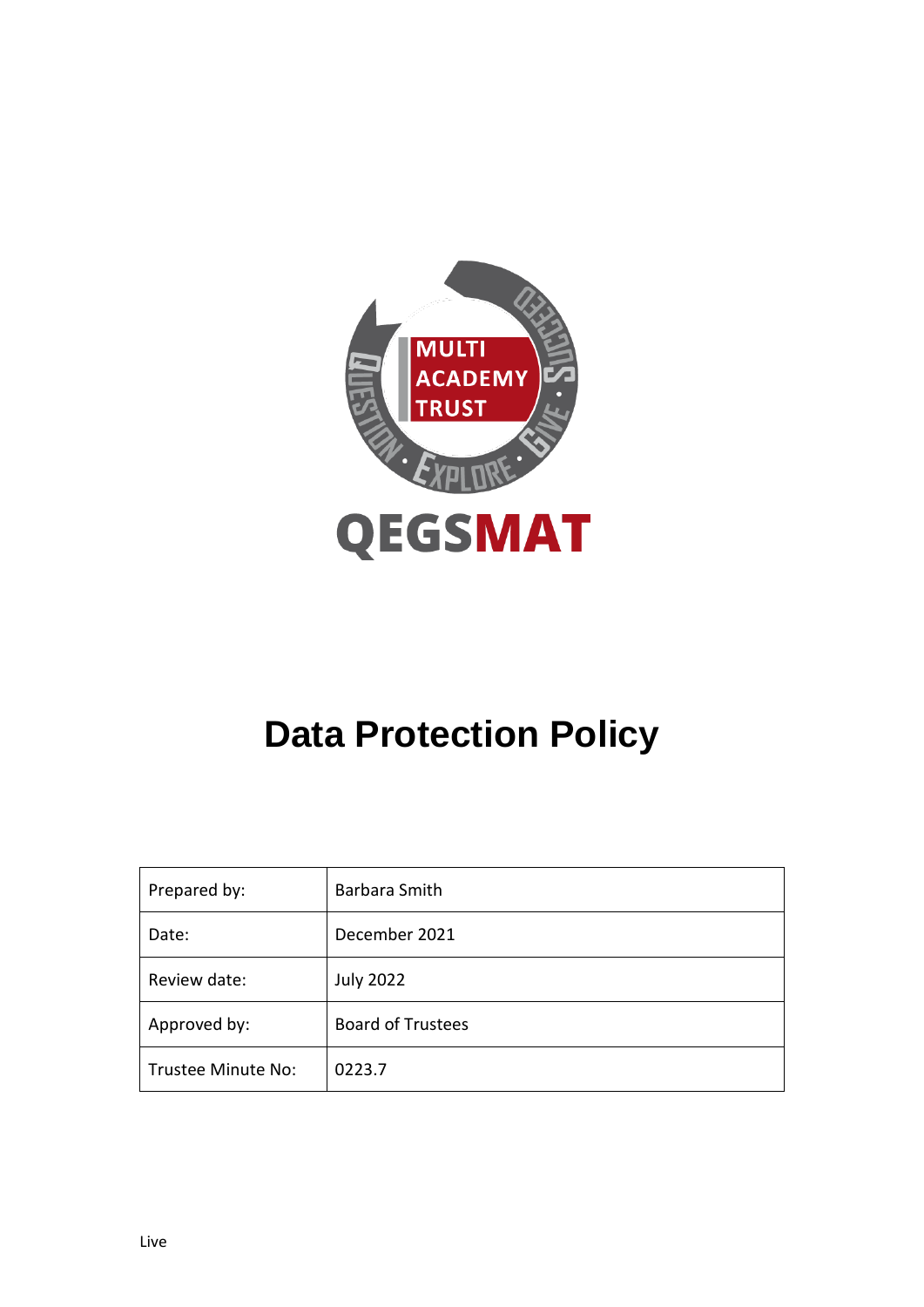# **Contents**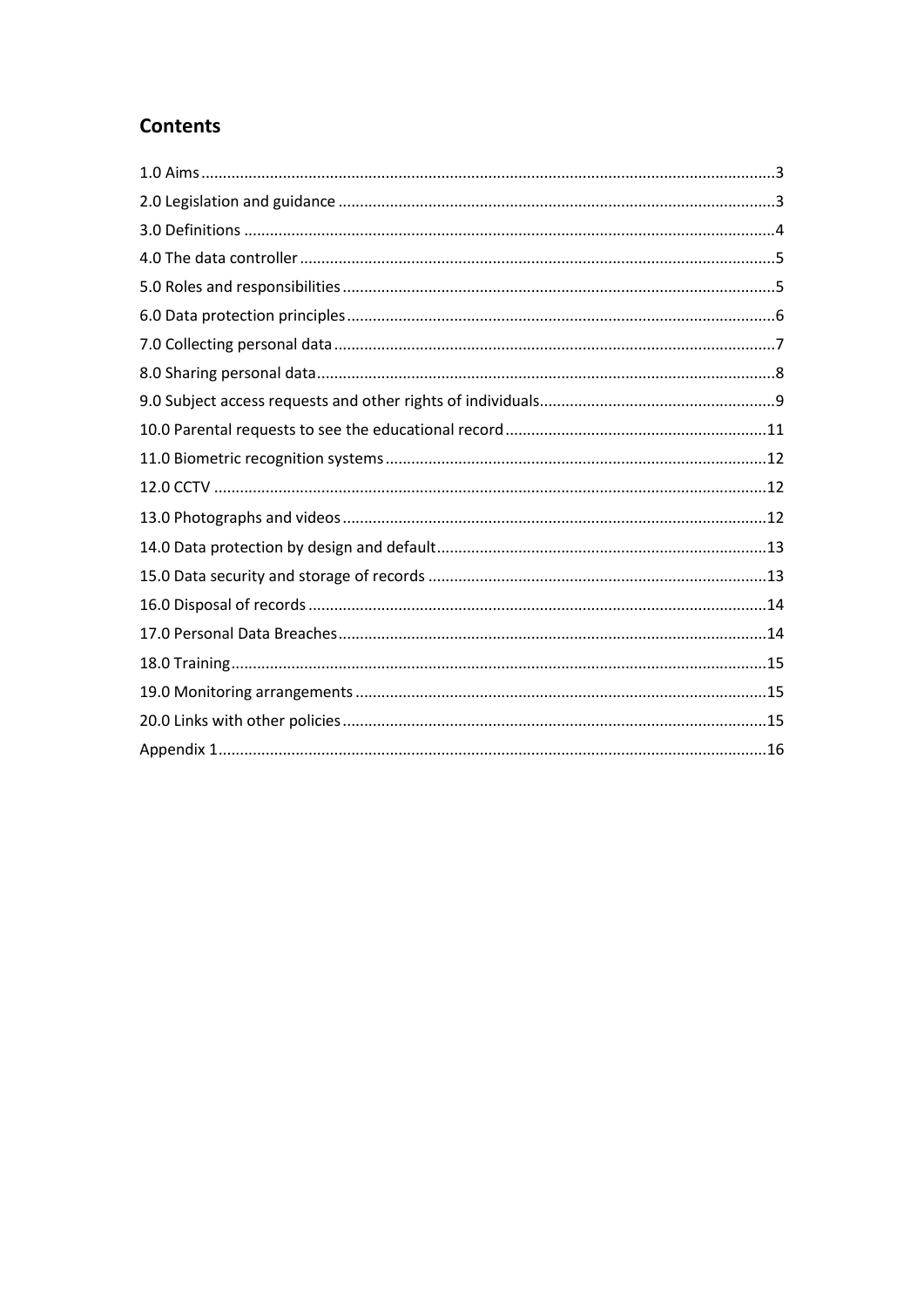

#### **1.0 Aim**

QEGSMAT (the Trust and its schools) aims to ensure that all personal data collected about staff, pupils, students, parents, Trustees, Governors, visitors and other individuals is collected, stored and processed in accordance with UK data protection law.

This policy applies to all personal data, regardless of whether it is in paper or electronic format.

#### **2.0 Legislation and guidance**

This policy meets the requirements of the:

- UK General Data Protection Regulation (UK GDPR) the EU GDPR was incorporated into UK legislation, with some amendments, by The Data Protection, Privacy and Electronic Communications (Amendments etc.), (EU Exit) Regulations 2020.
- Data Protection Act 2018 (DPA 2018).

It is based on guidance published by the Information Commissioner's Office (ICO) on the GDPR.

It meets the requirements of the Protection of Freedoms Act 2012 when referring to our use of biometric data.

It also reflects the ICO's code of practice for the use of surveillance cameras and personal information.

In addition, this policy complies with our funding agreement and articles of association.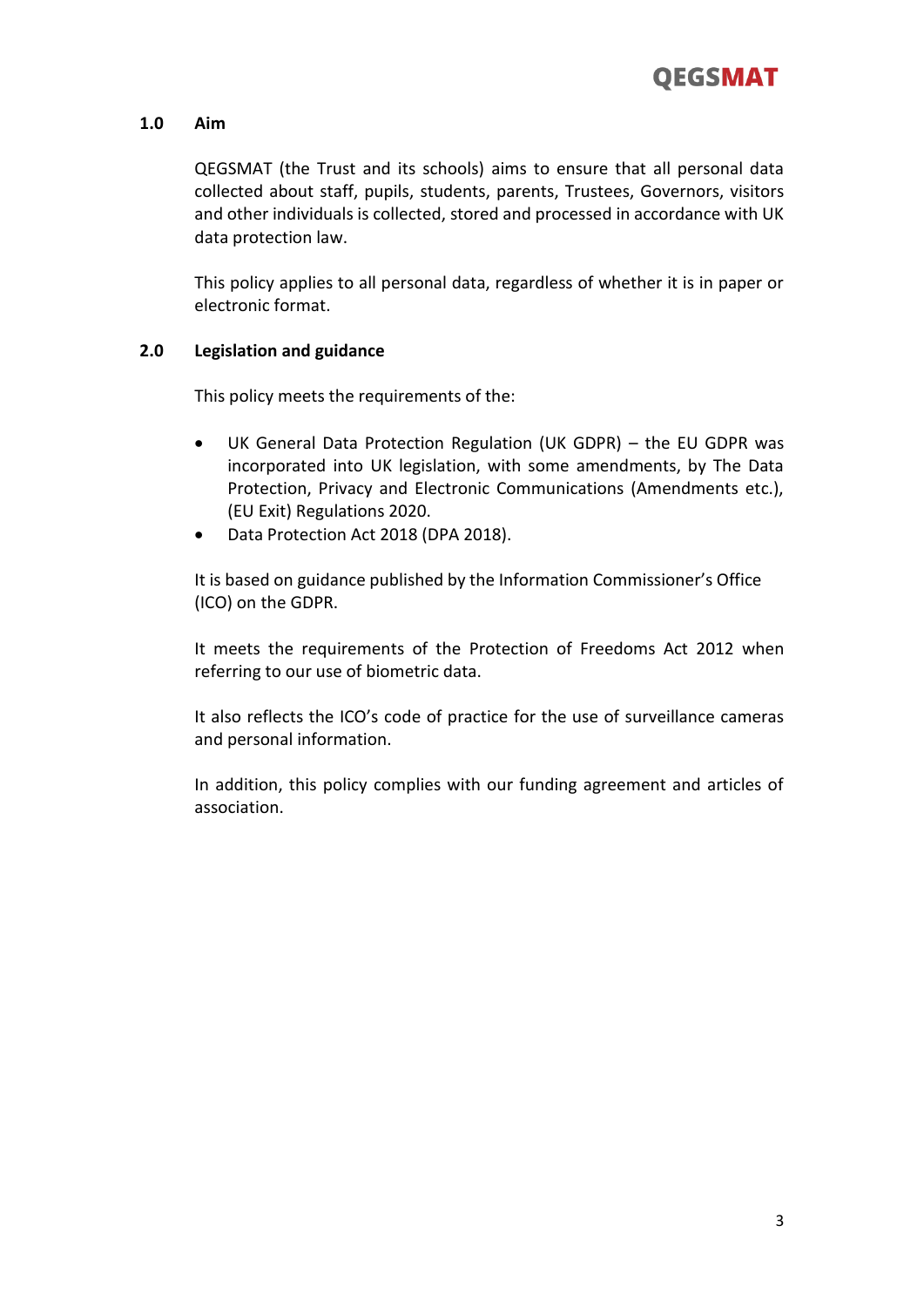

# **3.0 Definitions**

| <b>TERM</b>                                   | <b>DEFINITION</b>                                                                                                                                                                                                                                                                                                                                                                                                                                                                                              |
|-----------------------------------------------|----------------------------------------------------------------------------------------------------------------------------------------------------------------------------------------------------------------------------------------------------------------------------------------------------------------------------------------------------------------------------------------------------------------------------------------------------------------------------------------------------------------|
| Personal data                                 | Any information relating to an identified, or<br>identifiable, living individual.<br>This may include the individual's:<br>Name (including initials)<br>Identification number<br>$\bullet$<br>Location data<br>$\bullet$<br>Online identifier, such as a username<br>$\bullet$<br>It may also include factors specific to the<br>individual's physical, physiological, genetic,<br>mental, economic, cultural or social identity.                                                                              |
| <b>Special categories of personal</b><br>data | Personal data which is more sensitive and so<br>needs more protection, including information<br>about an individual's:<br>• Racial or ethnic origin<br>Political opinions<br>$\bullet$<br>Religious or philosophical beliefs<br>$\bullet$<br>Trade union membership<br>$\bullet$<br>Genetics<br>Biometrics (such as fingerprints, retina<br>$\bullet$<br>and iris patterns), where used for<br>identification purposes<br>$\bullet$ Health – physical or mental<br>Sex life or sexual orientation<br>$\bullet$ |
| Processing                                    | Anything done to personal data, such as<br>collecting, recording, organising, structuring,<br>storing, adapting, altering, retrieving, using,<br>disseminating, erasing or destroying.<br>Processing can be automated or manual.                                                                                                                                                                                                                                                                               |
| Data subject                                  | The identified or identifiable individual whose<br>personal data is held or processed.                                                                                                                                                                                                                                                                                                                                                                                                                         |
| Data controller                               | A person or organisation that determines the<br>purposes and the means of processing of personal<br>data.                                                                                                                                                                                                                                                                                                                                                                                                      |
| Data processor                                | A person or other body, other than an employee<br>of the data controller, who processes personal<br>data on behalf of the data controller.                                                                                                                                                                                                                                                                                                                                                                     |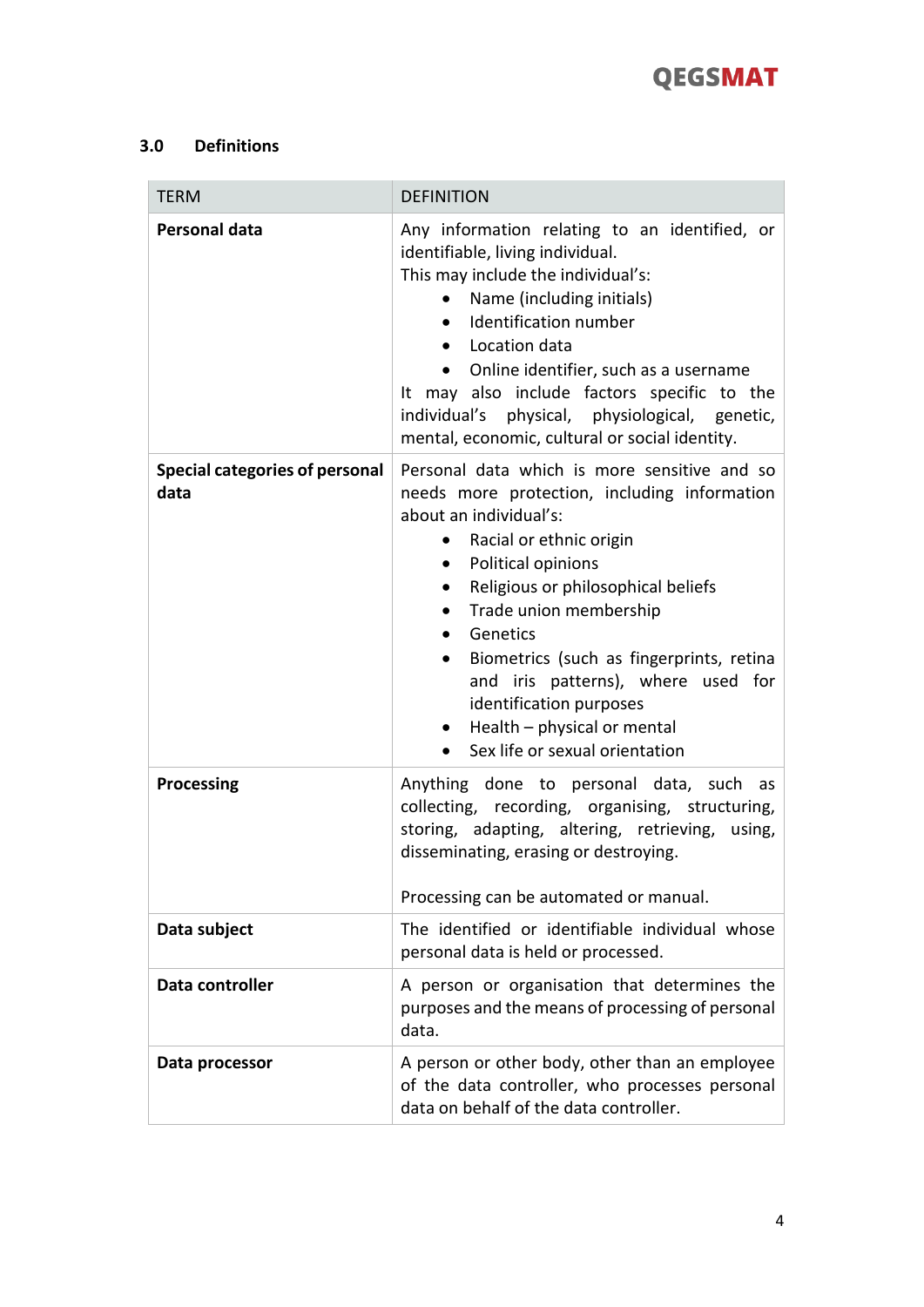# **OEGSMAT**

| <b>TERM</b>          | <b>DEFINITION</b>                                                                                                                                           |
|----------------------|-------------------------------------------------------------------------------------------------------------------------------------------------------------|
| Personal data breach | A breach of security leading to the accidental or<br>unlawful destruction, loss, alteration,<br>unauthorised disclosure of, or access to, personal<br>data. |

#### **4.0 The Data Controller**

Our Trust processes personal data relating to parents, pupils, students, staff, Trustees, Governors, visitors and others, and therefore is a data controller.

The Trust is registered with the ICO and has paid its data protection fee to the ICO, as legally required.

#### **5.0 Roles and Responsibilities**

This policy applies to **all staff** employed by our Trust, and to external organisations or individuals working on our behalf. Staff who do not comply with this policy may face disciplinary action.

#### **Trustees**

The Board of Trustees has overall responsibility for ensuring that our Trust complies with all relevant data protection obligations.

#### **Data Protection Officer (DPO)**

The DPO is responsible for overseeing the implementation of this policy, monitoring our compliance with data protection law, and developing related policies and guidelines where applicable.

They will provide an annual report of their activities directly to the Trust Board and, where relevant, report to the board their advice and recommendations on school data protection issues.

The DPO is also the first point of contact for individuals whose data the school processes, and for the ICO.

Full details of the DPO's responsibilities are set out in their job description.

QEGSMAT's DPO is Education Data Hub. They can be contacted via email [gdprforschools@derbyshire.gov.uk](mailto:gdprforschools@derbyshire.gov.uk) or on 01629 532888.

Each school in our Trust has a Data protection coordinator, who is responsible for the day-to-day management of data protection in their school.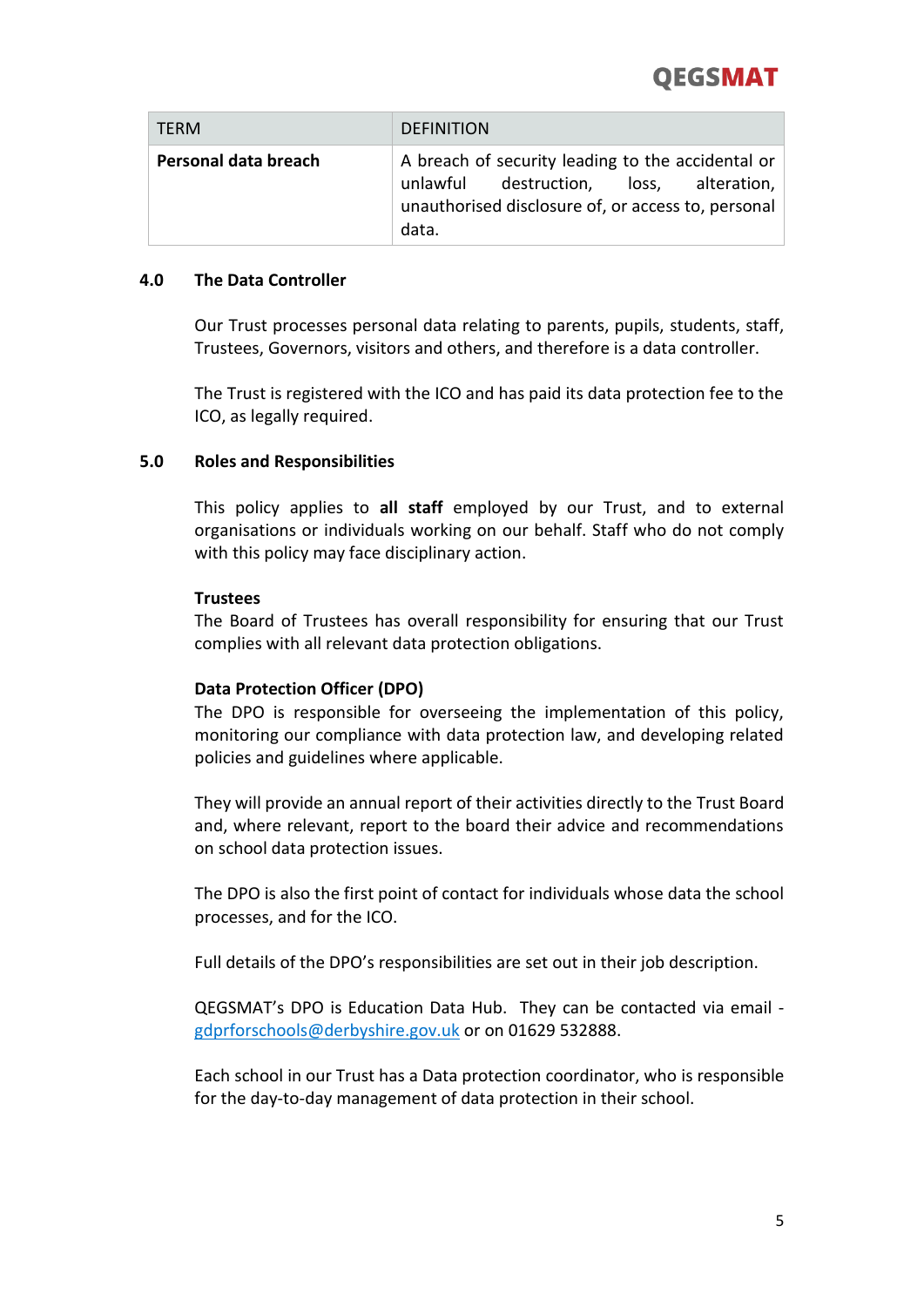#### **Headteacher**

The Headteacher acts as the representative of the data controller (i.e. the Trust) on a day-to-day basis.

### **All Staff**

Staff are responsible for:

- Collecting, storing and processing any personal data in accordance with this policy.
- Informing the school of any changes to their personal data, such as a change of address.
- Contacting the DPO in the following circumstances:
	- − With any questions about the operation of this policy, data protection law, retaining personal data or keeping personal data secure.
	- − If they have any concerns that this policy is not being followed.
	- − If they are unsure whether or not they have a lawful basis to use personal data in a particular way.
	- − If they need to rely on or capture consent, draft a privacy notice, deal with data protection rights invoked by an individual, or transfer personal data outside the UK.
	- − If there has been a data breach.
	- − Whenever they are engaging in a new activity that may affect the privacy rights of individuals.
	- − If they need help with any contracts or sharing personal data with third parties.

# **6.0 Data Protection Principles**

The UK GDPR is based on data protection principles that our Trust must comply with.

The principles say that personal data must be:

- Processed lawfully, fairly and in a transparent manner.
- Collected for specified, explicit and legitimate purposes.
- Adequate, relevant and limited to what is necessary to fulfil the purposes for which it is processed.
- Accurate and, where necessary, kept up to date.
- Kept for no longer than is necessary for the purposes for which it is processed.
- Processed in a way that ensures it is appropriately secure.

This policy sets out how the Trust aims to comply with these principles.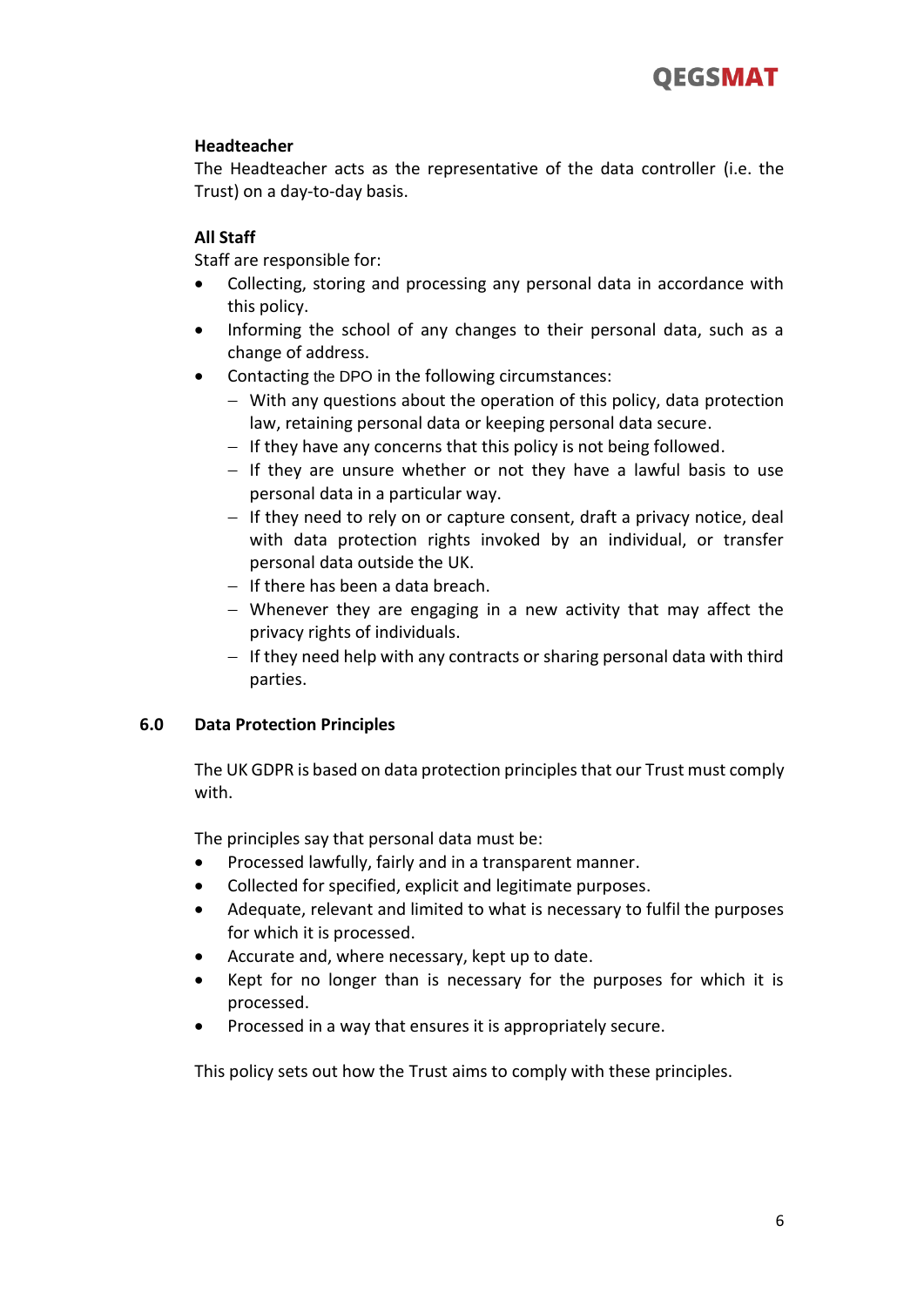

#### **7.0 Collecting Personal Data**

#### **Lawfulness, Fairness and Transparency**

We will only process personal data where we have one of six 'lawful bases' (legal reasons) to do so under data protection law:

- The data needs to be processed so that the school can **fulfil a contract** with the individual, or the individual has asked the school to take specific steps before entering into a contract.
- The data needs to be processed so that the school can **comply with a legal obligation.**
- The data needs to be processed to ensure the **vital interests** of the individual or another person i.e. to protect someone's life.
- The data needs to be processed so that the school, as a public authority, can **perform a task in the public interest or exercise its official authority.**
- The data needs to be processed for the **legitimate interests** of the school (where the processing is not for any tasks the school performs as a public authority) or a third party, provided the individual's rights and freedoms are not overridden.
- The individual (or their parent/carer when appropriate in the case of a pupil) has freely given clear **consent.**

For special categories of personal data, we will also meet one of the special category conditions for processing under data protection law:

- The individual (or their parent/carer when appropriate in the case of a pupil) has given **explicit consent.**
- The data needs to be processed to perform or exercise obligations or rights in relation to **employment, social security or social protection law.**
- The data needs to be processed to ensure the **vital interests** of the individual or another person, where the individual is physically or legally incapable of giving consent.
- The data has already been made **manifestly public** by the individual.
- The data needs to be processed for the establishment, exercise or defence of **legal claims.**
- The data needs to be processed for reasons of **substantial public interest** as defined in legislation.
- The data needs to be processed for **health or social care purposes**, and the processing is done by, or under the direction of, a health or social work professional or by any other person obliged to confidentiality under law.
- The data needs to be processed for **public health reasons**, and the processing is done by, or under the direction of, a health professional or by any other person obliged to confidentiality under law.
- The data needs to be processed for **archiving purposes**, scientific or historical research purposes, or statistical purposes, and the processing is in the public interest.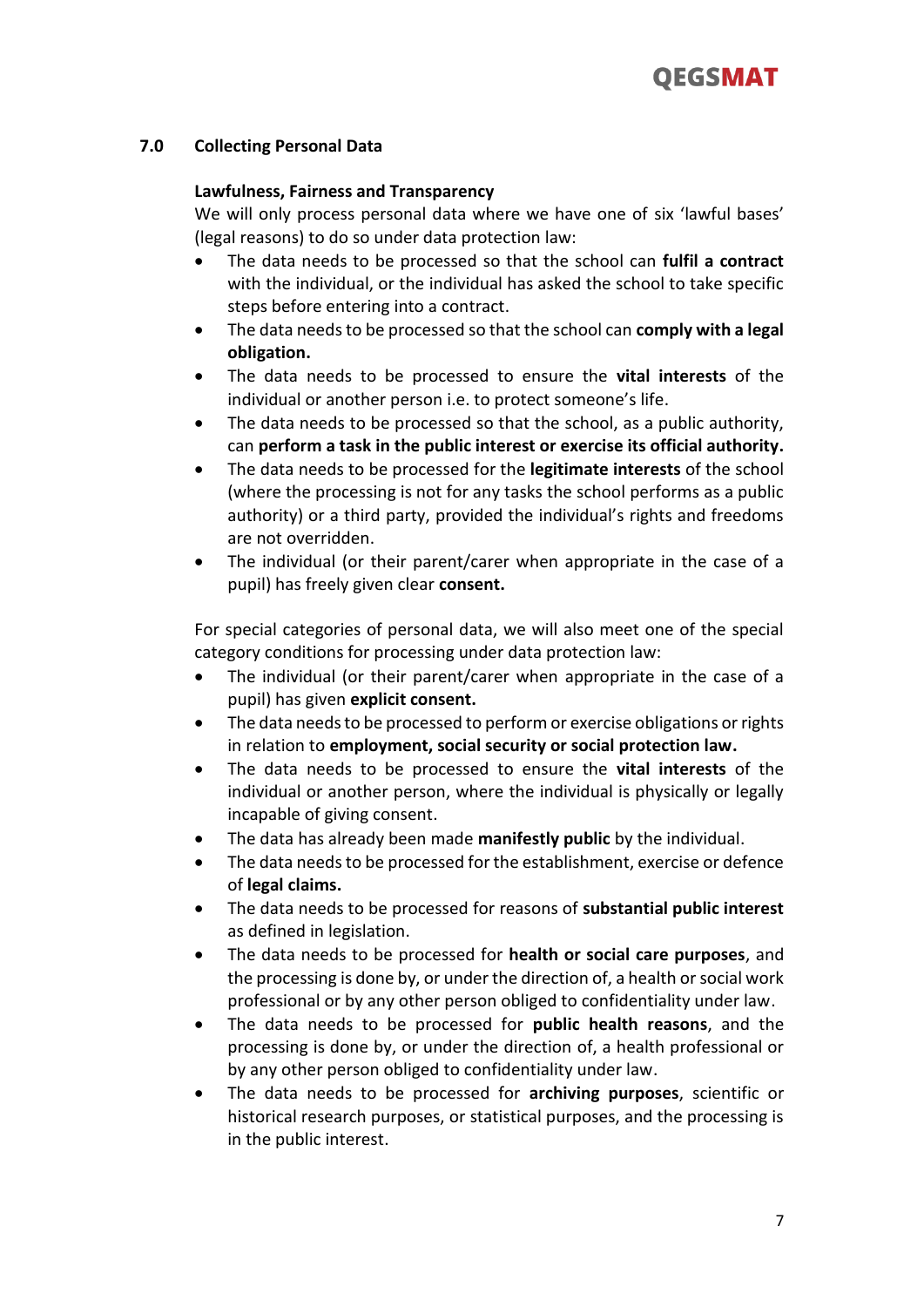For criminal offence data, we will meet both a lawful basis and a condition set out under data protection law. Conditions include:

- The individual (or their parent/carer when appropriate in the case of a pupil) has given **consent.**
- The data needs to be processed to ensure the **vital interests** of the individual or another person, where the individual is physically or legally incapable of giving consent.
- The data has already been made **manifestly public** by the individual.
- The data needs to be processed for or in connection with legal proceedings, to obtain legal advice, or for the establishment, exercise or defence of **legal rights.**
- The data needs to be processed for reasons of **substantial public interest** as defined in legislation.

Whenever we first collect personal data directly from individuals, we will provide them with the relevant information required by data protection law.

We will always consider the fairness of our data processing. We will ensure we do not handle personal data in ways that individuals would not reasonably expect or use personal data in ways which have unjustified adverse effects on them.

# **Limitation, Minimisation and Accuracy**

We will only collect personal data for specified, explicit and legitimate reasons. We will explain these reasons to the individuals when we first collect their data.

If we want to use personal data for reasons other than those given when we first obtained it, we will inform the individuals concerned before we do so and seek consent where necessary.

Staff must only process personal data where it is necessary in order to do their jobs.

We will keep data accurate and, where necessary, up to date. Inaccurate data will be rectified or erased when appropriate.

In addition, when staff no longer need the personal data they hold, they must ensure it is deleted or anonymised. This will be done in accordance with the school's record retention schedule.

# **8.0 Sharing Personal Data**

We will not normally share personal data with anyone else without consent, but there are certain circumstances where we may be required to do so. These include, but are not limited to, situations where:

There is an issue with a pupil or parent/carer that puts the safety of our staff at risk.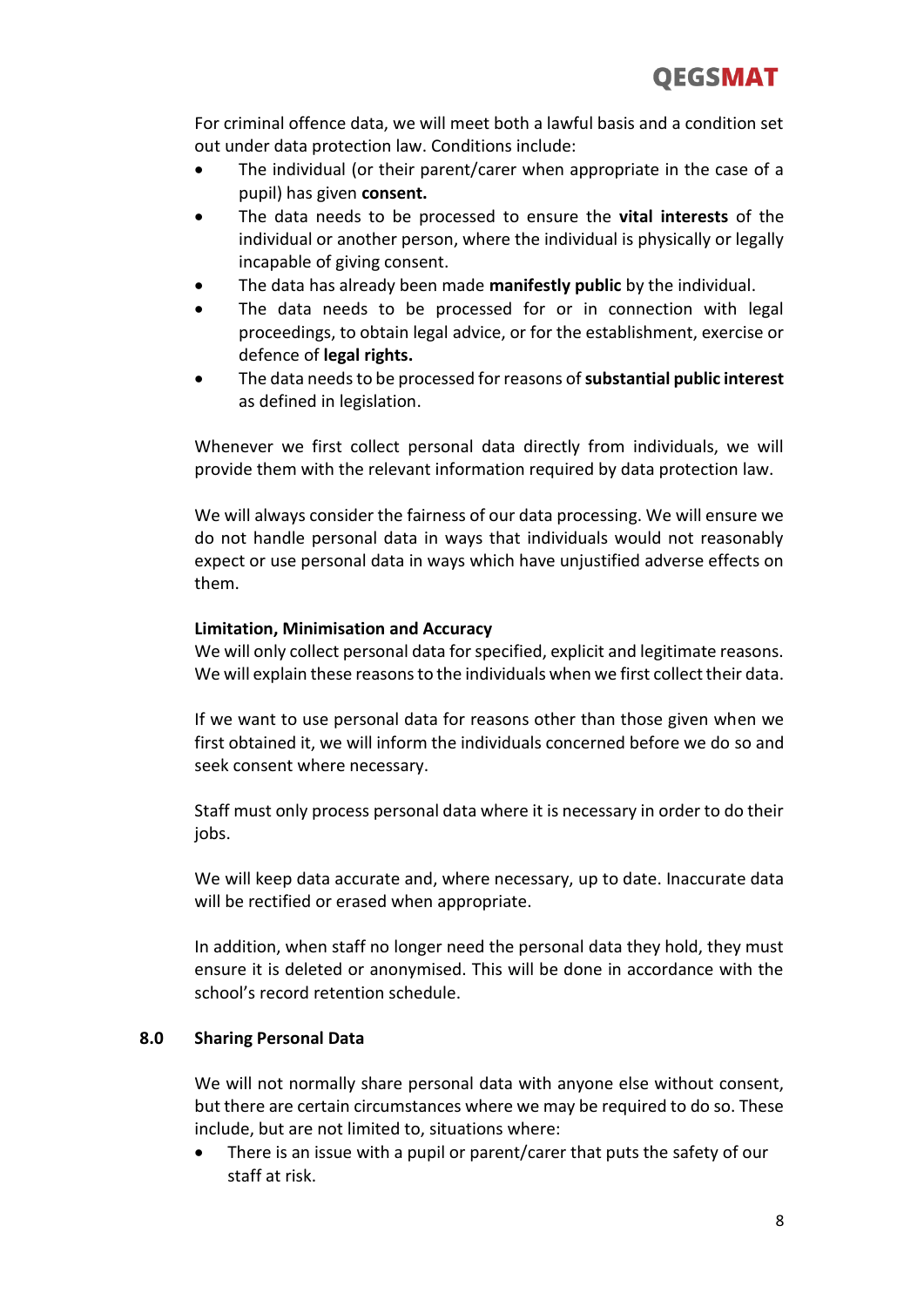- We need to liaise with other agencies we will seek consent as necessary before doing this.
- Our suppliers or contractors need data to enable us to provide services to our staff, pupils and students – for example, IT companies. When doing this, we will:
	- − Only appoint suppliers or contractors who can provide sufficient guarantees that they comply with UK data protection law.
	- − Establish a contract with the supplier or contractor to ensure the fair and lawful processing of any personal data we share.
	- − Only share data that the supplier or contractor needs to carry out their service.

We will also share personal data with law enforcement and government bodies where we are legally required to do so.

We may also share personal data with emergency services and local authorities to help them to respond to an emergency situation that affects any of our pupils, students or staff.

Where we transfer personal data internationally, we will do so in accordance with UK data protection law.

# **9.0 Subject Access Requests and Other Rights of Individuals**

#### **Subject Access Requests**

Individuals have a right to make a 'subject access request' to gain access to personal information that the school holds about them. This includes:

- Confirmation that their personal data is being processed.
- Access to a copy of the data.
- The purposes of the data processing.
- The categories of personal data concerned.
- Who the data has been, or will be, shared with.
- How long the data will be stored for, or if this isn't possible, the criteria used to determine this period.
- Where relevant, the existence of the right to request rectification, erasure or restriction, or to object to such processing.
- The right to lodge a complaint with the ICO or another supervisory authority.
- The source of the data, if not the individual.
- Whether any automated decision-making is being applied to their data, and what the significance and consequences of this might be for the individual.
- The safeguards provided if the data is being transferred internationally.

Subject access requests can be submitted in any form, but we may be able to respond to requests quicker if they are made in writing and include: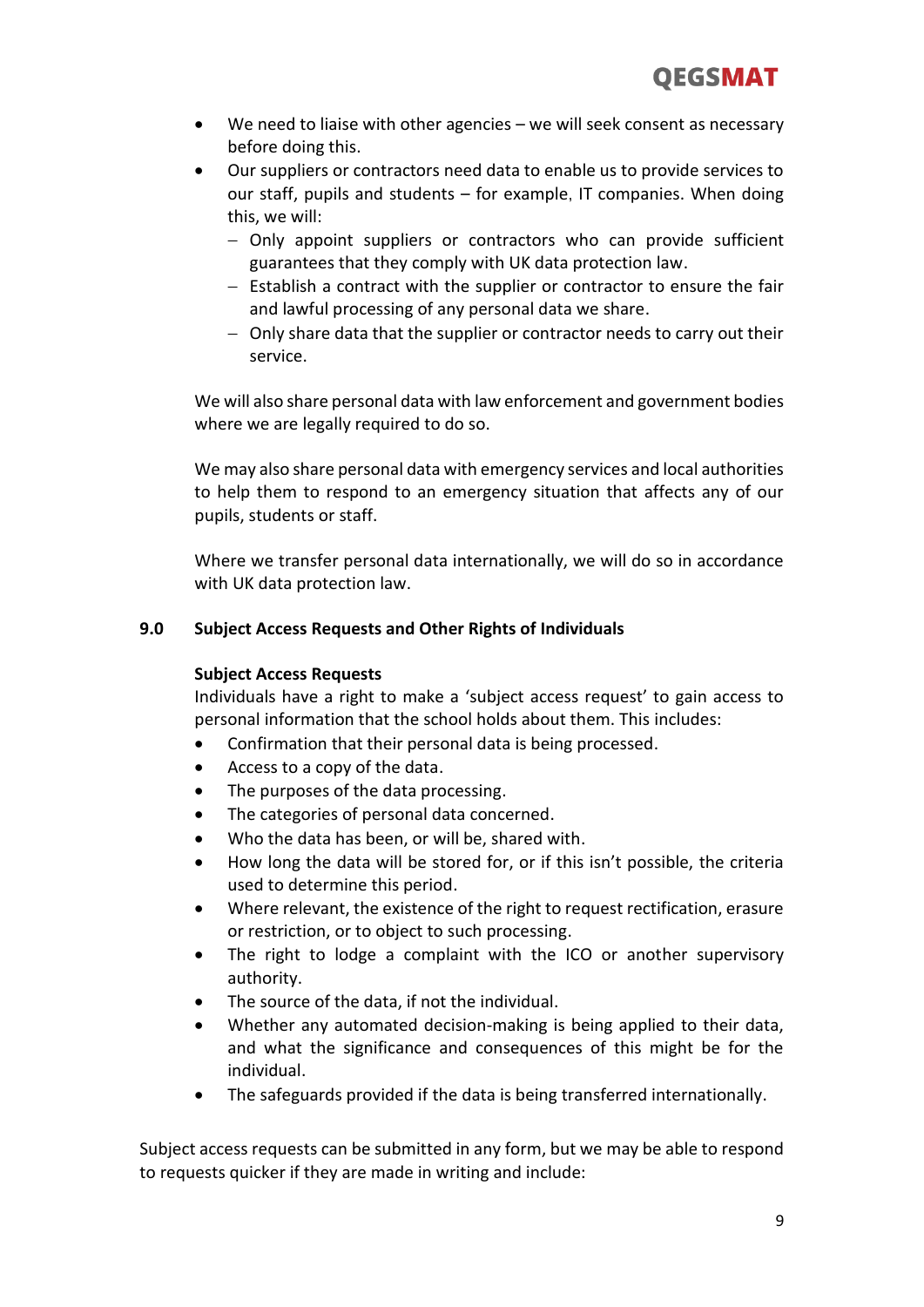

- Name of individual.
- Correspondence address.
- Contact number and email address.
- Details of the information requested.

If staff receive a subject access request in any form they must immediately forward it to their school's data protection coordinator.

#### **Children and Subject Access Requests**

Personal data about a child belongs to that child, and not the child's parents or carers. For a parent or carer to make a subject access request with respect to their child, the child must either be unable to understand their rights and the implications of a subject access request or have given their consent.

Children below the age of 12 are generally not regarded to be mature enough to understand their rights and the implications of a subject access request. Therefore, most subject access requests from parents or carers of pupils aged under 12 may be granted without the express permission of the pupil.

Children aged 12 and above are generally regarded to be mature enough to understand their rights and the implications of a subject access request. Therefore, most subject access requests from parents or carers of pupils at schools in our Trust may not be granted without the express permission of the pupil. This is not a rule and a pupil's ability to understand their rights will always be judged on a case-by-case basis.

#### **Responding to Subject Access Requests**

When responding to requests, we:

- May ask the individual to provide two forms of identification.
- May contact the individual via phone to confirm the request was made.
- Will respond without delay and within one month of receipt of the request (or receipt of the additional information needed to confirm identity, where relevant).
- Will provide the information free of charge.
- May tell the individual we will comply within three months of receipt of the request, where a request is complex or numerous. We will inform the individual of this within one month and explain why the extension is necessary.

We may not disclose information for a variety of reasons, such as if it:

- Might cause serious harm to the physical or mental health of the child or another individual.
- Would reveal that the child is being or has been abused, or is at risk of abuse, where the disclosure of that information would not be in the child's best interests.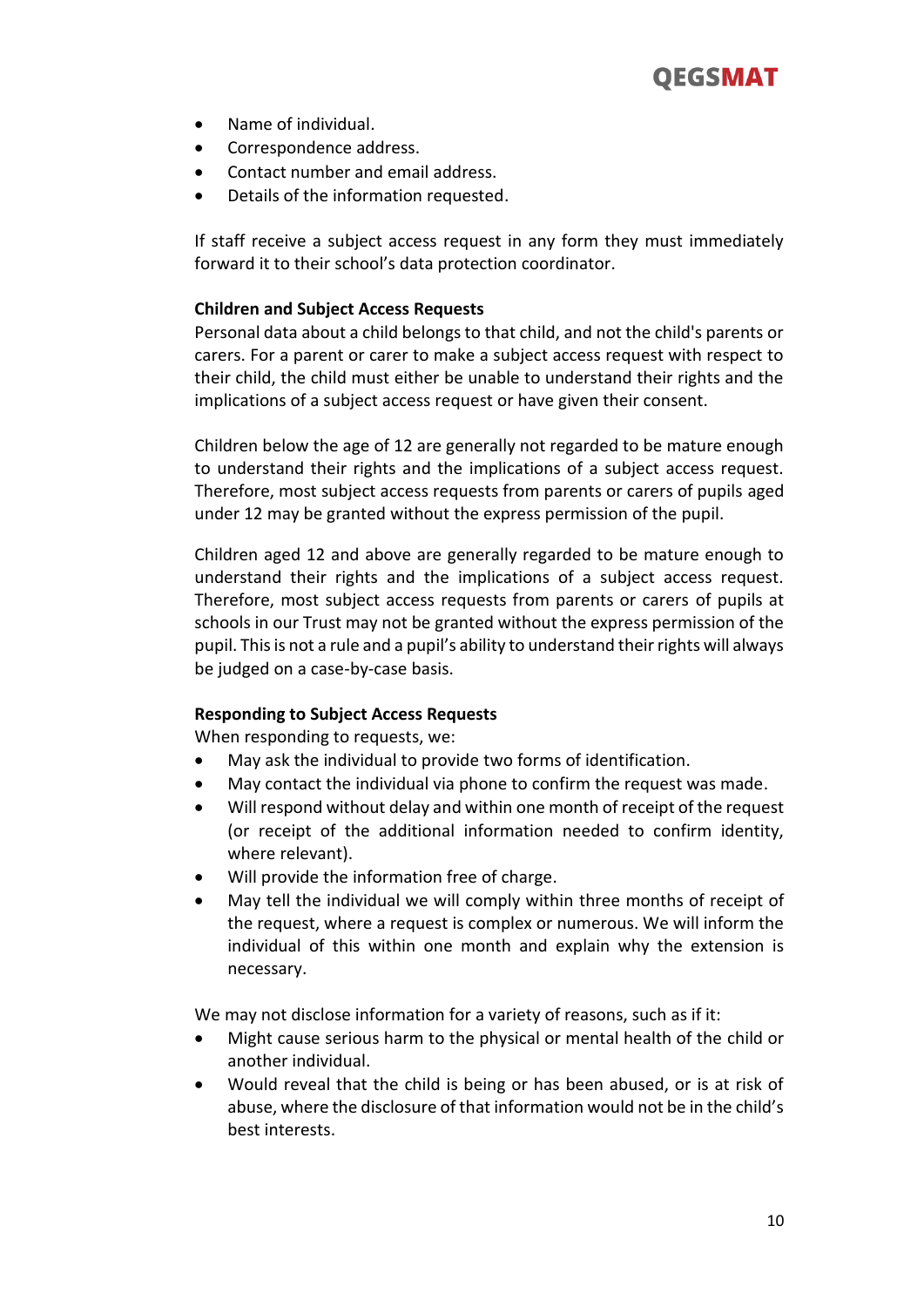- Would include another person's personal data that we can't reasonably anonymise, and we don't have the other person's consent and it would be unreasonable to proceed without it.
- Is part of certain sensitive documents, such as those related to crime, immigration, legal proceedings or legal professional privilege, management forecasts, negotiations, confidential references, or exam scripts.

If the request is unfounded or excessive, we may refuse to act on it, or charge a reasonable fee to cover administrative costs. We will take into account whether the request is repetitive in nature when making this decision.

When we refuse a request, we will tell the individual why, and tell them they have the right to complain to the ICO or they can seek to enforce their subject access right through the courts.

#### **Other Data Protection Rights of the Individual**

In addition to the right to make a subject access request (see above), and to receive information when we are collecting their data about how we use and process it (see Section 7), individuals also have the right to:

- Withdraw their consent to processing at any time.
- Ask us to rectify, erase or restrict processing of their personal data (in certain circumstances).
- Prevent use of their personal data for direct marketing.
- Object to processing which has been justified on the basis of public interest, official authority or legitimate interests.
- Challenge decisions based solely on automated decision making or profiling (i.e. making decisions or evaluating certain things about an individual based on their personal data with no human involvement).
- Be notified of a data breach (in certain circumstances).
- Make a complaint to the ICO.
- Ask for their personal data to be transferred to a third party in a structured, commonly used and machine-readable format (in certain circumstances).

Individuals should submit any request to exercise these rights to the DPO. If staff receive such a request, they must immediately forward it to the DPO.

#### **10.0 Parental Requests to See the Educational Record**

QEGSMAT schools will recognise parents, or those with parental responsibility, right to access their child's educational record (which includes most information about a pupil).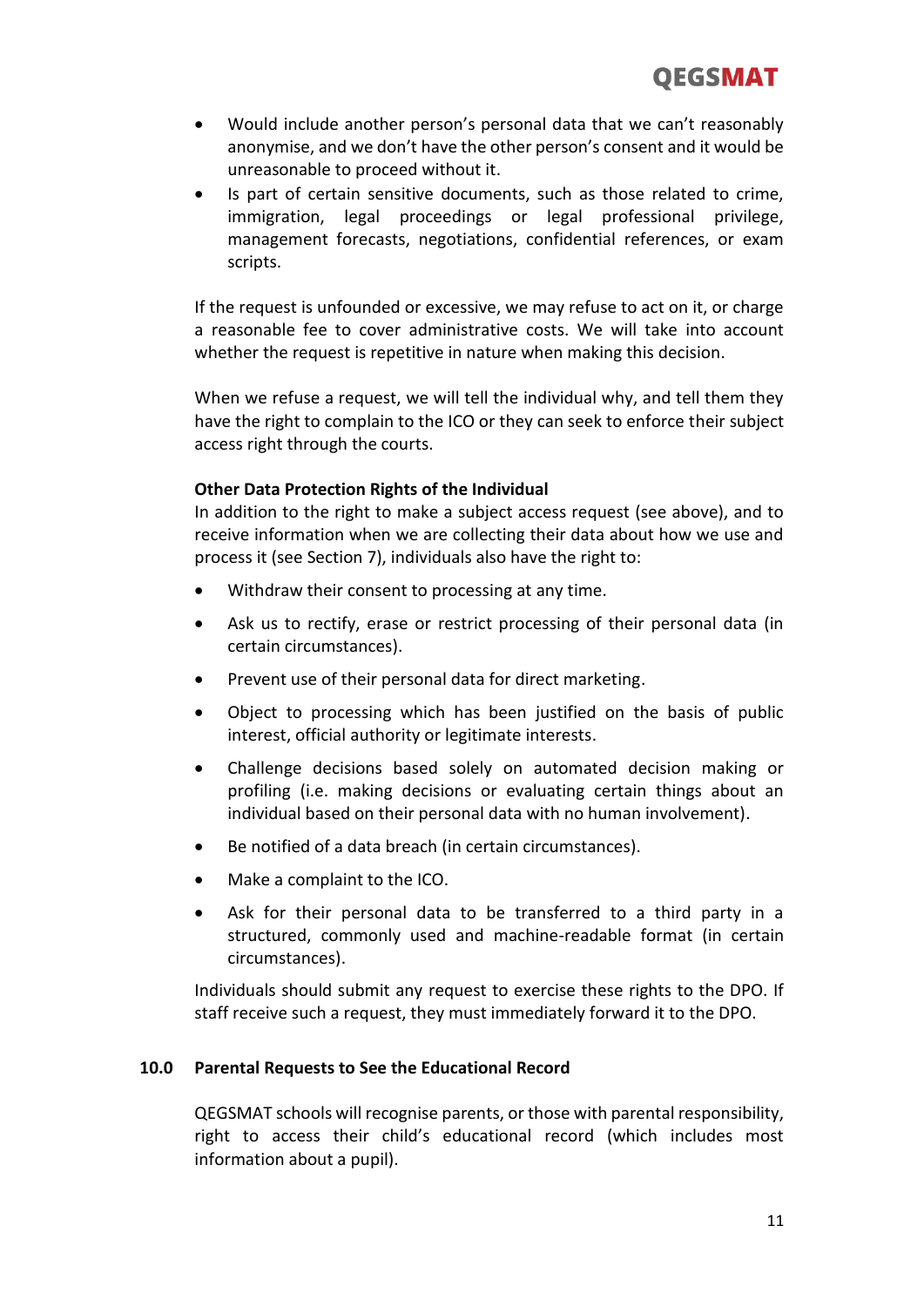This right applies as long as the pupil concerned is aged under 18.

There are certain circumstances in which this right can be denied, such as if releasing the information might cause serious harm to the physical or mental health of the pupil or another individual, or if it would mean releasing exam marks before they are officially announced.

Parents should put their request in writing to the data protection coordinator of the school their child attends. This will be provided within 30 days.

#### **11.0 Biometric Recognition Systems**

Where schools in the Trust utilise biometric recognition systems, they will follow the QEGSMAT Protection of Biometric Information Policy.

#### **12.0 CCTV**

Schools in the Trust use CCTV in line with the QEGSMAT CCTV Policy.

#### **13.0 Photographs and Videos**

As part of our schools' activities, we may take photographs and record images of individuals within our schools.

We will obtain written consent from parents/carers, or pupils aged 18 and over, for photographs and videos to be taken of pupils for communication, marketing and promotional materials.

Where we need parental consent, we will clearly explain how the photograph and/or video will be used to both the parent/carer and pupil. Where we don't need parental consent, we will clearly explain to the pupil how the photograph and/or video will be used.

Any photographs and videos taken by parents/carers at school events for their own personal use are not covered by data protection legislation. However, we will ask that photos or videos with other pupils are not shared publicly on social media for safeguarding reasons, unless all the relevant parents/carers (or pupils where appropriate) have agreed to this.

Where the Trust or the school takes photographs and videos, uses may include:

- Within school on notice boards and in school's prospectus, brochures, newsletters, etc.
- Outside of school by external agencies such as local newspapers.
- Online on our Trust or school website or social media pages.

Consent can be refused or withdrawn at any time. If consent is withdrawn, we will delete the photograph or video and not distribute it further.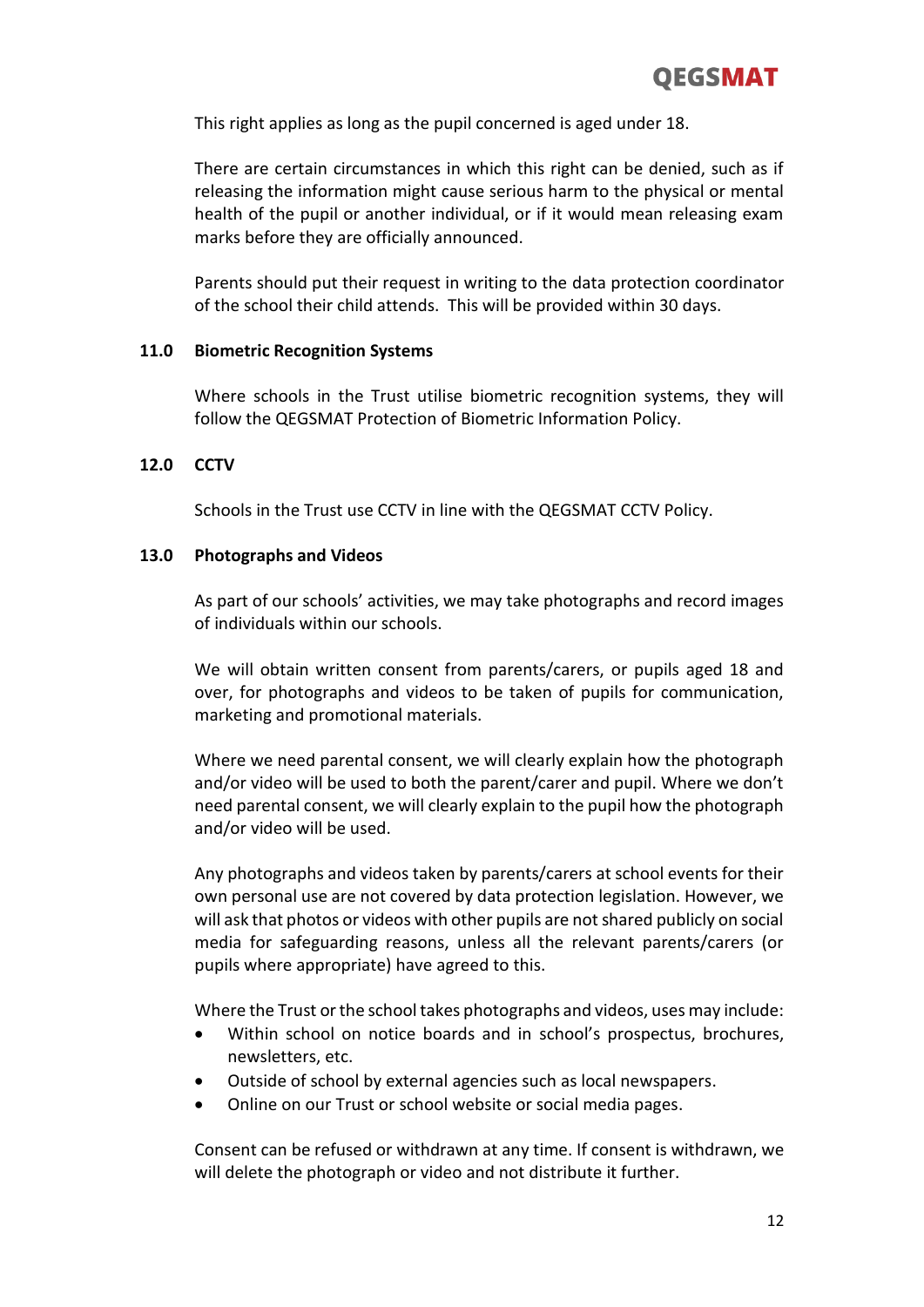When using photographs and videos in this way we will not accompany them with any other personal information about the child, to ensure they cannot be identified.

# **14.0 Data Protection by Design and Default**

We will put measures in place to show that we have integrated data protection into all of our data processing activities, including:

- Appointing a suitably qualified DPO, and ensuring they have the necessary resources to fulfil their duties and maintain their expert knowledge.
- Only processing personal data that is necessary for each specific purpose of processing, and always in line with the data protection principles set out in relevant data protection law (see Section 6).
- Completing data protection impact assessments where the Trust's processing of personal data presents a high risk to rights and freedoms of individuals, and when introducing new technologies (the DPO will advise on this process).
- Integrating data protection into internal documents including this policy, any related policies and privacy notices.
- Regularly training members of staff on data protection law, this policy, any related policies and any other data protection matters.
- Regularly conducting reviews and audits to test our privacy measures and make sure we are compliant.
- Appropriate safeguards being put in place if we transfer any personal data outside of the UK, where different data protection laws may apply.
- Maintaining records of our processing activities, including:
	- − For the benefit of data subjects, making available the name and contact details of our school and DPO and all information we are required to share about how we use and process their personal data (via our privacy notices).
	- − For all personal data that we hold, maintaining an internal record of the type of data, type of data subject, how and why we are using the data, any third-party recipients, any transfers outside of the UK and the safeguards for those, retention periods and how we are keeping the data secure.

# **15.0 Data Security and Storage of Records**

We will protect personal data and keep it safe from unauthorised or unlawful access, alteration, processing or disclosure, and against accidental or unlawful loss, destruction or damage.

In particular:

• Paper-based records and portable electronic devices, such as laptops and hard drives that contain personal data, are kept under lock and key when not in use.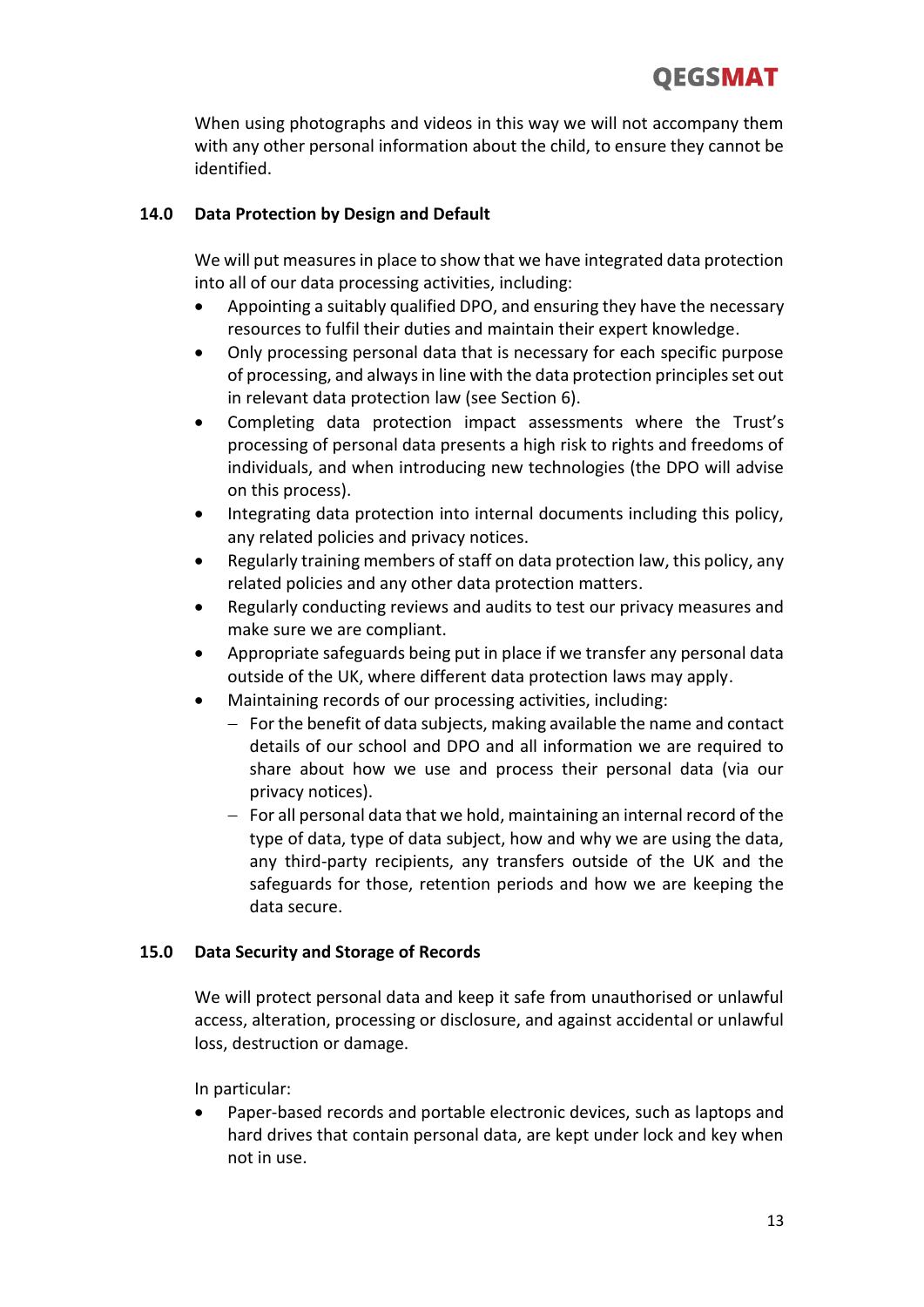- Papers containing confidential personal data must not be left on office and classroom desks, on staffroom tables, or left anywhere else where there is general access.
- Strong passwords are used to access school computers, laptops and other electronic devices. Staff, pupils and students are reminded that they should not reuse passwords from other sites.
- Encryption software is used to protect all portable devices and removable media, such as laptops and USB devices.
- Staff, pupils, students, Trustees or Governors are not permitted to store personal information on their personal devices in line with the QEGSMAT Acceptable Use Policy.
- Where we need to share personal data with a third party, we carry out due diligence and take reasonable steps to ensure it is stored securely and adequately protected (see Section 8).

#### **16.0 Disposal of Records**

Personal data that is no longer needed will be disposed of securely. Personal data that has become inaccurate or out of date will also be disposed of securely, where we cannot or do not need to rectify or update it. For example, we will shred or incinerate paper-based records, and overwrite or delete electronic files. We may also use a third party to safely dispose of records on the Trust's behalf. If we do so, we will require the third party to provide sufficient guarantees that it complies with data protection law.

#### **17.0 Personal Data Breaches**

The Trust will make all reasonable endeavours to ensure that there are no personal data breaches.

In the unlikely event of a suspected data breach, we will follow the procedure set out in Appendix 1.

When appropriate, we will report the data breach to the ICO within 72 hours after becoming aware of it. Such breaches in a school context may include, but are not limited to:

- A non-anonymised dataset being published on the school website which shows the exam results of children eligible for the pupil premium.
- Safeguarding information being made available to an unauthorised person.
- The theft of a school laptop containing non-encrypted personal data about children.
- An email containing personal data being sent to an unintended recipient(s).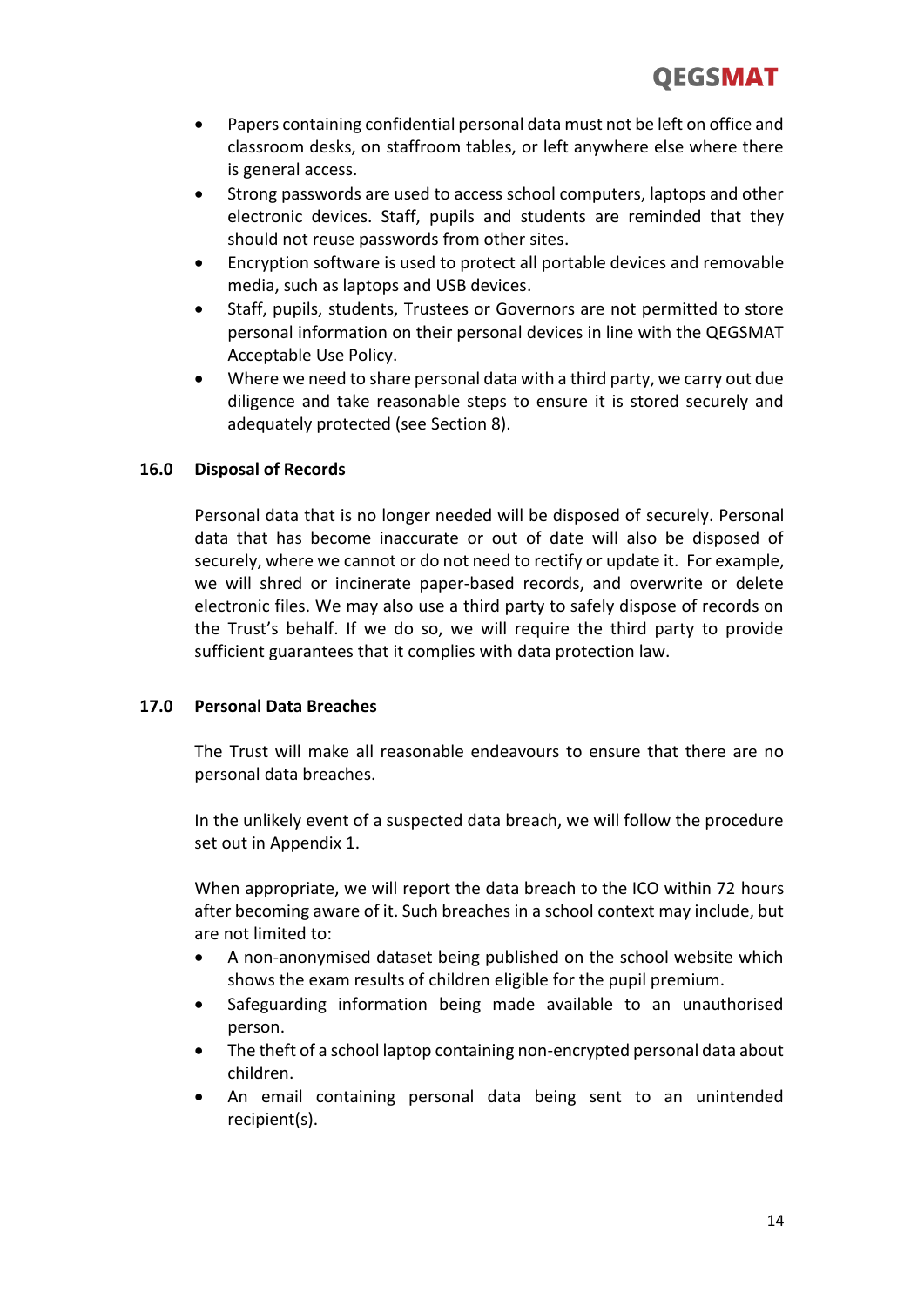#### **18.0 Training**

All staff and Governors are provided with data protection training as part of their induction process.

Data protection will also form part of continuing professional development, where changes to legislation, guidance or the school's processes make it necessary.

#### **19.0 Monitoring Arrangements**

The DPO is responsible for monitoring and reviewing this policy.

This policy will be reviewed annually and approved by the Trust Board.

#### **20.0 Links With Other Policies**

This Data Protection Policy is linked to our:

- Freedom of Information Policy.
- CCTV Policy.
- Acceptable Use Policy.
- Records Management Policy.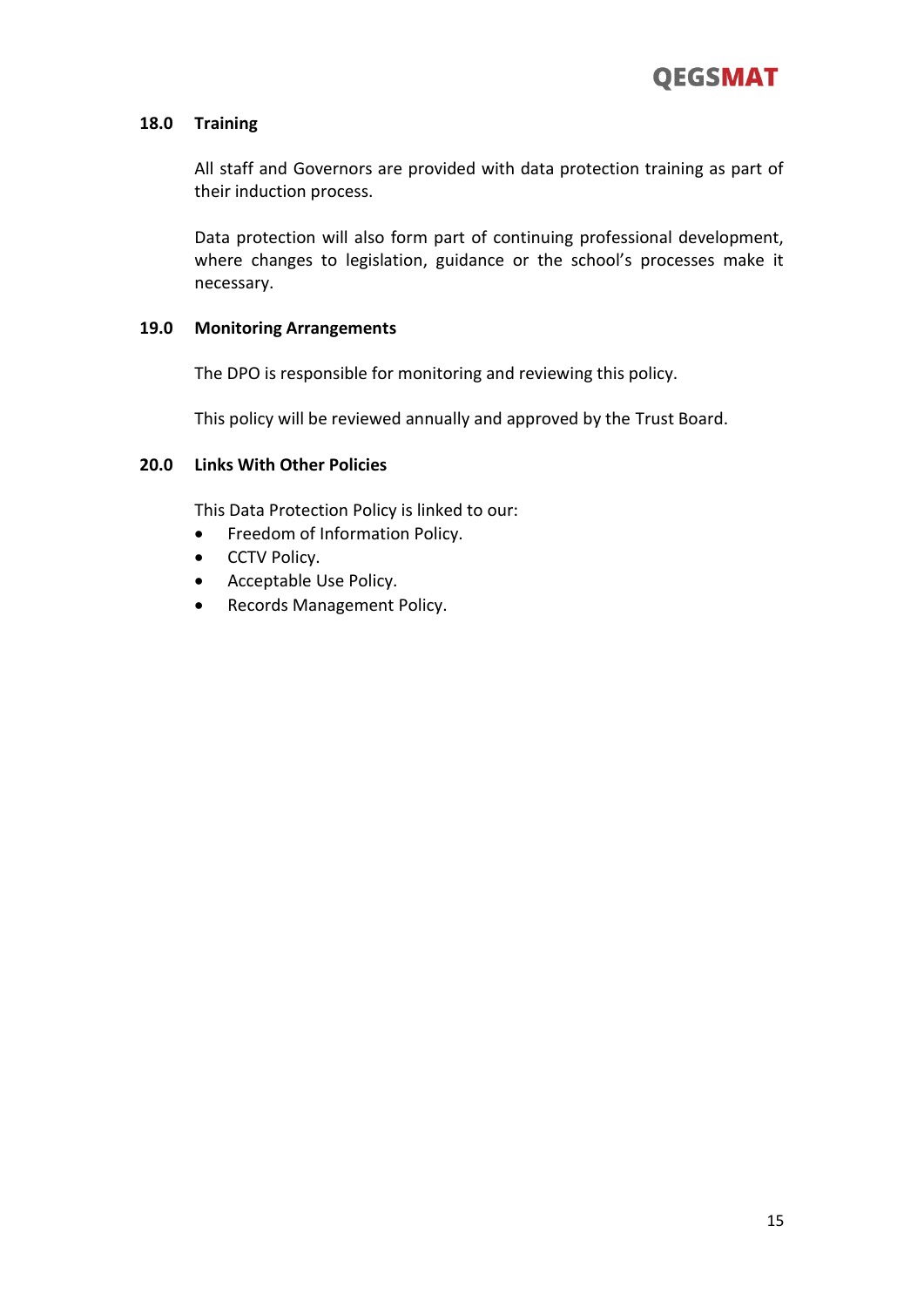# **Appendix 1**

This procedure is based on [guidance on personal data breaches](https://ico.org.uk/for-organisations/guide-to-the-general-data-protection-regulation-gdpr/personal-data-breaches/) produced by the ICO.

- On finding or causing a breach, or potential breach, the staff member, Trustee, Governor or data processor must immediately notify the school's data protection coordinator in person or via email.
- The data protection coordinator will investigate the report and determine whether a breach has occurred. To decide, the data protection coordinator will consider whether personal data has been accidentally or unlawfully:
	- − Lost
	- − Stolen
	- − Destroyed
	- − Altered
	- − Disclosed or made available where it should not have been
	- − Made available to unauthorised personnel
- Staff will cooperate with the investigation (including allowing access to information and responding to questions). The investigation will not be treated as a disciplinary investigation.
- If a breach has occurred or it is likely that is the case, the data protection coordinator will alert the DPO.
- The DPO will make all reasonable efforts to contain and minimise the impact of the breach. Relevant staff members or data processors should help the DPO with this where necessary, and the DPO should take external advice when required (e.g. from IT providers).
- The DPO will assess the potential consequences (based on how serious they are and how likely they are to happen) before and after the implementation of steps to mitigate the consequences.
- The DPO will work out whether the breach must be reported to the ICO and the individuals affected using the ICO's [self-assessment tool.](https://ico.org.uk/for-organisations/report-a-breach/personal-data-breach-assessment/)
- The DPO will document the decisions (either way), in case the decisions are challenged at a later date by the ICO or an individual affected by the breach. Documented decisions are stored in the Trust Data Protection Microsoft Team.
- Where the ICO must be notified, the DPO will do this via the 'report a [breach' page](https://ico.org.uk/for-organisations/report-a-breach/) of the ICO website, or through its breach report line (0303 123 1113), within 72 hours of the school's awareness of the breach. As required, the DPO will set out:

− A description of the nature of the personal data breach including, where possible:

- o The categories and approximate number of individuals concerned.
- o The categories and approximate number of personal data records concerned.
- − The name and contact details of the DPO.